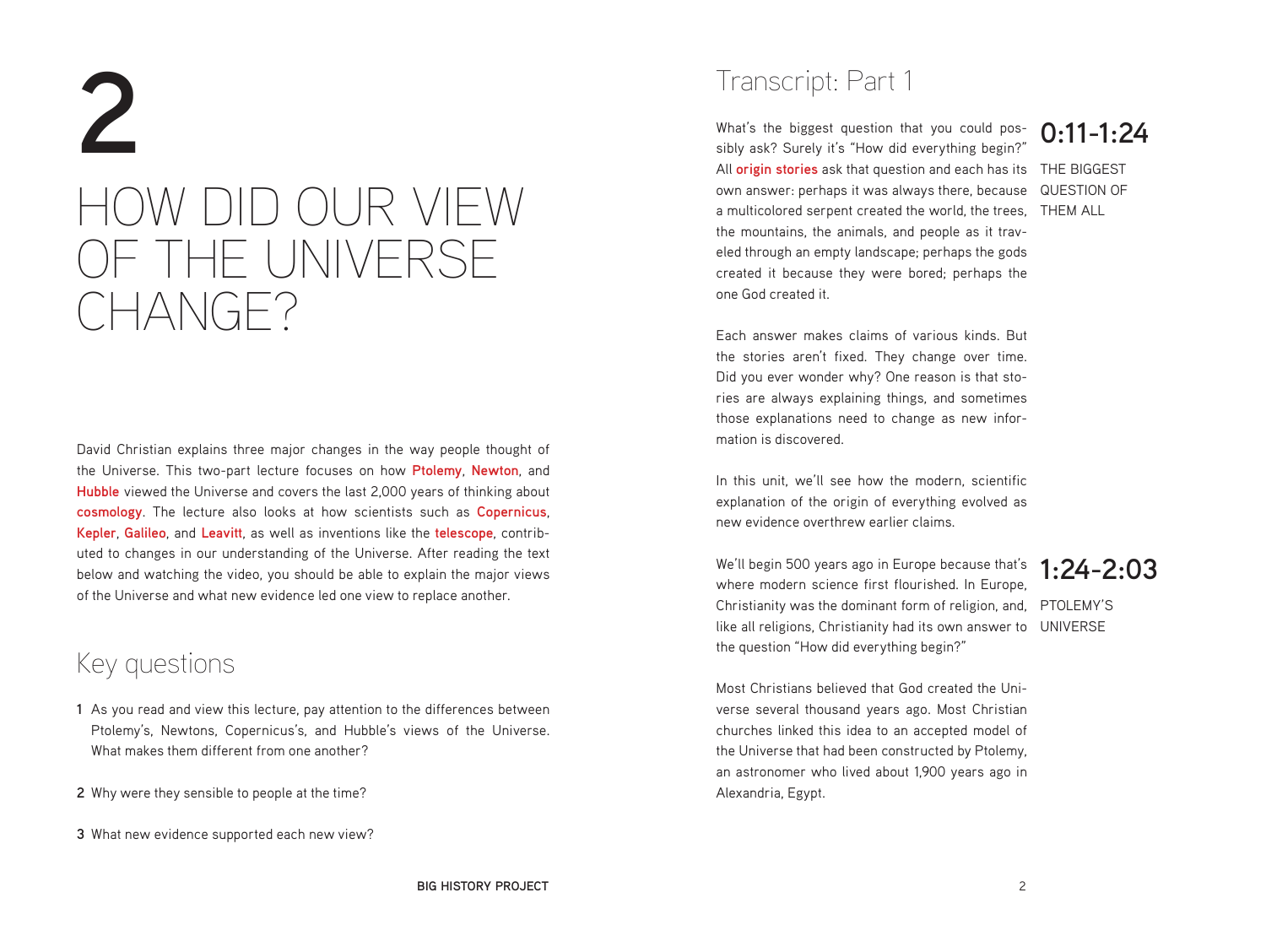### **2:03-3:06**

EARTH AT THE around it was a realm of perfection which consisted CENTER OF THE of several concentric transparent spheres that carried UNIVERSE the Moon, the planets, the Sun and the stars in perthe Universe. It was a realm of imperfection. And fectly circular orbits. Beyond them lay the perfect realm of Heaven.

**Ptolemy** said that the Earth was at the center of

### NAKED-EYE

ASTRONOMY Ptolemy's model of the Universe was pretty good at predicting the movements of heavenly bodies, so it was believed not just because Christian churches supported it but also because it seemed to fit with the evidence of astronomy, which at that point relied on careful measurements taken with the naked eye.

> If you could only evaluate the Universe using your eyes, it might look as if the Sun and stars were rotating around it, wouldn't it?

**3:06-4:29** Between 1550 and 1700 new evidence and new FLAWS IN THE astronomers pointed out that Ptolemy's model had PTOLEMAIC MODEL OF a tough time explaining some things, such as the fact THE UNIVERSE that periodically planets seem to move backwards. technology undermined Ptolemy's claims. Some

DIFFERENT MODEL OF THE UNIVERSE

COPERNICUS, KEPLER showed that if you imagine that the Sun is at the & GALILEO SUGGEST A center, not the Earth, this problem is easily solved. In the 16th century, the Polish astronomer **Copernicus**

Soon afterward another astronomer, **Kepler**, showed that the planets did not orbit in perfect circles, but in ellipses, or ovals. Finally, an Italian, **Galileo**, dealt the killer blow when he became one of the first astronomers to use a telescope and showed that Jupiter had moons of its own, and that the Sun was not perfect because it had sunspots.

began to replace Ptolemy's picture of the Universe NEWTON'S So, using logic and a new tool that allowed people to see more than the naked eye could, astronomers with a new one.

### **4:29-5:16**

UNIVERSE

Late in the 17th century, the great English scientist **Isaac Newton** argued that the bodies in the Universe were not fixed to perfect, transparent spheres. Instead, he claimed they were held together by a mysterious force called **gravity**, which pervaded the entire Universe.

By 1700 most astronomers had abandoned Ptolemy's model. They concluded that there were no spheres and no outer edges to the Universe. In fact, they came to believe the Universe was infinitely old and infinitely large.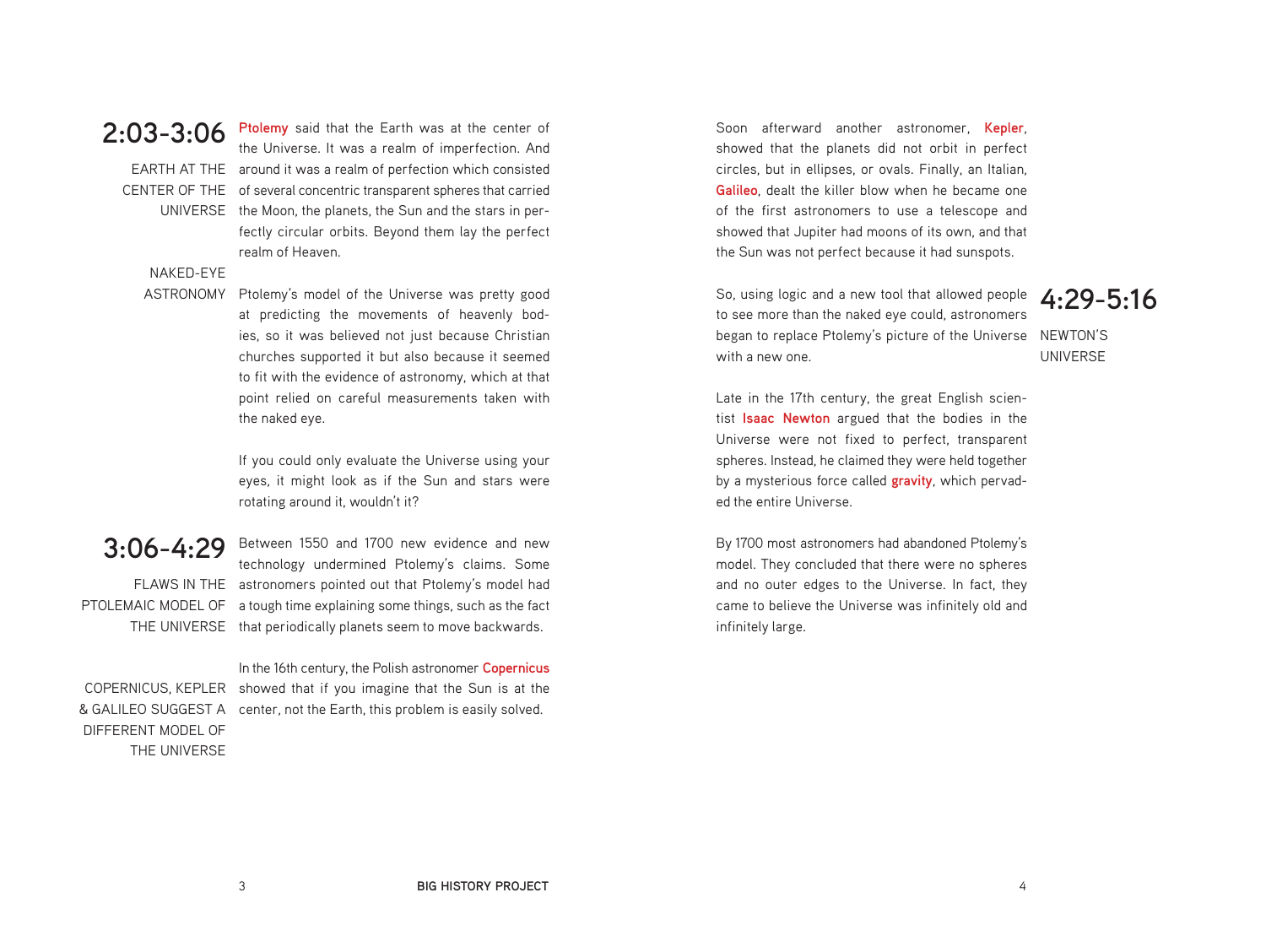**5:16-5:44** Let's call this model "**Newton's universe**." It rested on the discovery of new evidence that didn't fit the Ptolemaic model. It was the first model of the Universe that based its claims mainly on evidence rather than on authority.

> By now, you may also be getting some idea of the power of shared ideas, how the sharing of discoveries between scientists, sometimes in many different countries, can generate new ideas through a process we call "**collective learning**."

## Transcript: Part 2

For over 200 years, most scientists accepted this **5:44-6:17** by the discovery of new evidence that didn't fit with OVERTHROWING model of the Universe until it, too, was overthrown it and new tools that allowed us to see new things.

NEWTON'S UNIVERSE

So what was the new evidence and what were the new tools that encouraged people to change the story? I'll briefly sketch it out here but your main job in this unit is to try to understand that evidence in more detail and to understand why it encouraged people to change their minds.

the Universe. How far away were the stars? And MAPPING As scientific instruments improved, astronomers got better and better at figuring out the shape of how were they moving?

**6:14-7:56**

THE UNIVERSE

If you were asked how to figure out how far away MEASURING THE the stars were, how would you begin? Actually, DISTANCE TO THE the Greeks already knew how to do it in principle, STARS: PARALLAX using the method of **parallax**. Hold a finger up in front of your nose, waggle your head from side to side, and watch how the finger seems to move against the background. Now move the finger further away, waggle again, and notice that the finger seems to move less.